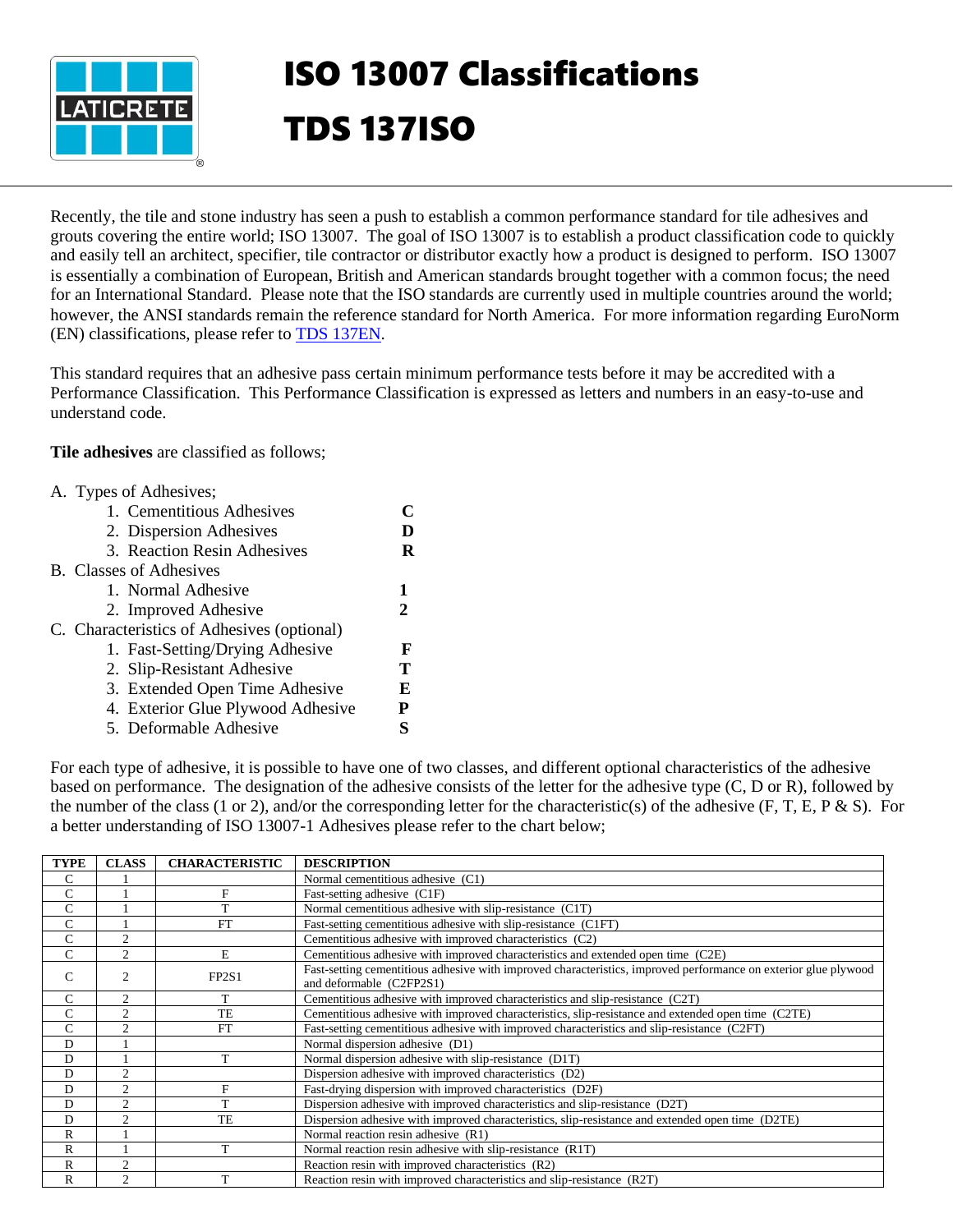Note: The above mentioned designations are not all of the possible combinations. Additional designations can be inserted according to the combination of the different symbols for the characteristics. For example, C2TES1 is a deformable cementitious adhesive with improved characteristics, slip-resistance and extended open time.

Now that we know what the performance classification codes designate it is important to know exactly what each code designation means. The following terms and definitions can help clarify what it all means.

**Cementitious Adhesive** (**C**) – mixture of hydraulic binding agents (e.g. portland cement), aggregates, and organic additives (e.g. latex polymers, moisture retention additive, etc…) to be mixed with water or latex admix before mixing

**Dispersion Adhesive** (**D**) – ready-to-use mixture of organic binding agents in the form of an aqueous polymer dispersion, organic additives and mineral fillers –mastic type products.

**Reaction Resin Adhesive** (**R**) – single or multi-component mixture of synthetic resin, mineral fillers and organic additives in which curing occurs by chemical reaction – epoxy or urethane based products.

**Class 1** (**1**) – means the adhesive has passed the minimum pass level tests that are mandatory for that adhesive type.

**Class 2** (**2**) - means the adhesive has passed the same tests as Class 1 and/or other applicable tests, but at higher pass levels.

**Extended Open Time** (**E**) – maximum time interval after application at which tiles can be embedded in the applied adhesive and meet tensile adhesion strength requirement must be  $\geq$  30 minutes. This designation does not apply to reaction resin adhesives (R).

**Slip-Resistance** (**T**) – the downward movement of a tile applied to a combed adhesive layer on a vertical surface must be  $\leq$  0.5mm for a C or D adhesive, and  $\leq$  5mm for a type R adhesive.

**Fast-Setting (F)** – adhesive with accelerated cure time that must achieve the minimum strength requirements of a fastsetting adhesive. This designation does not apply to reaction resin adhesives (R).

**Exterior Glue Plywood (P)** – adhesive with the ability to bond tile or stone to exterior glue plywood substrates (interior only). This designation does not apply to reaction resin adhesives (R) or dispersion adhesives (D).

**Deformability (S)** – capacity of a hardened adhesive to be deformed by stresses between the tile and the substrate without damage to the installed surface – to pass S1 requirements an adhesive must be able to deform  $\geq 2.5$ mm but  $\leq 5$ mm; to pass S2 requirements an adhesive must be able to deform  $\geq$  5mm. This designation does not apply to reaction resin adhesives (R) or dispersion adhesives (D).

The standalone designations are separate from the main designation. For example; a cementitious adhesive that has improved characteristics, is fast-setting and has slip resistance would get a designation of C2FT. If that same adhesive is highly deformable it would get an S2 designation, and, if it has improved performance bonding to exterior glue plywood it would get a P2 rating. So, the result would be 3 separate designations; **C2FT S2 P2**.

| <b>LATICRETE ADHESIVE</b>          | <b>APPLICABLE ISO STANDARD</b>                 |
|------------------------------------|------------------------------------------------|
| 257 TITANIUM                       | C <sub>2</sub> E <sub>S</sub> <sub>1P1</sub>   |
| 254 PLATINUM/254 PLATINUM RAPID    | C2TES1P1/C2FT                                  |
| <b>GLASS TILE ADHESIVE</b>         | C <sub>1</sub> T <sub>E</sub>                  |
| 253 GOLD                           | C <sub>2</sub>                                 |
| 4-XLT/4-XLT RAPID                  | C2TE/C2FT                                      |
| <b>TRI-LITE</b>                    | C <sub>2</sub> TES <sub>1</sub> P <sub>1</sub> |
| LATAPOXY 300/LATAPOXY BIOGREEN 300 | R <sub>2</sub>                                 |
| <b>MULTIMAX LITE</b>               | C <sub>2</sub> TES <sub>1</sub> P <sub>1</sub> |
| 125 TRI MAX                        | C <sub>1</sub> E <sub>S2</sub>                 |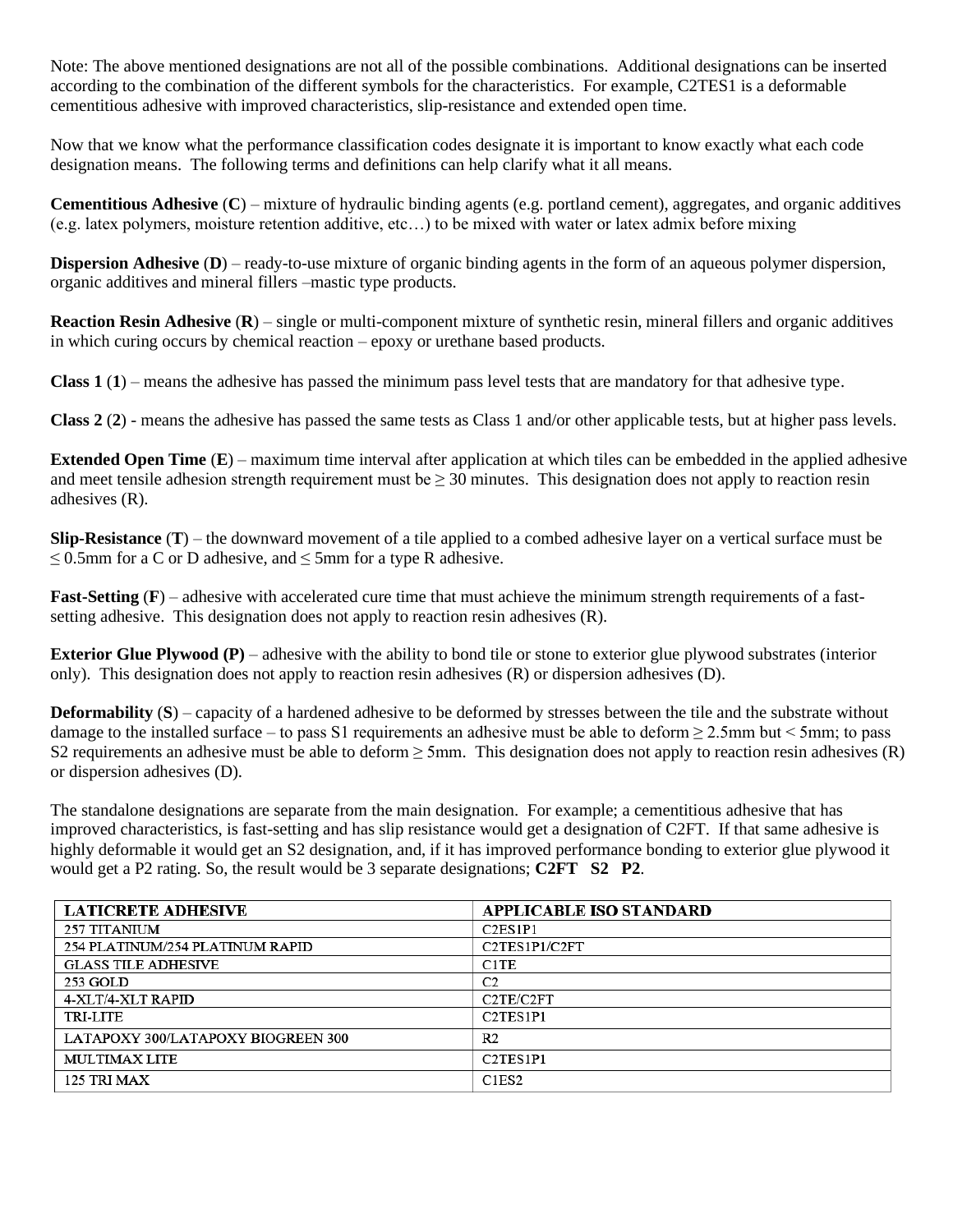**Tile grouts** are also classified with ISO designations which are slightly different from the adhesive categories;

| A. Types of Grouts;                                  |    |
|------------------------------------------------------|----|
| 1. Cementitious Grouts                               | CG |
| 2. Reaction Resin Grouts                             | RG |
| <b>B.</b> Classes of Cementitious Grouts             |    |
| 1. Normal Grout                                      | 1  |
| 2. Improved Grout                                    | 2  |
| C. Characteristics of Cementitious Grouts (optional) |    |
| 1. Fast-Setting/Drying Grout                         | F  |
| 2. High Abrasion Resistance Grout                    | A  |
| 3. Reduced Water Absorption Grout                    |    |

For cementitious grouts, it is possible to have different classes, and different optional characteristics of the adhesive based on performance. The designation of the grout consists of the letter for the grout type (CG or RG), followed by the number of the class (1 or 2) for cementitious grouts only, and/or the corresponding letter for the characteristic(s) of the adhesive (F, A, W). For a better understanding of ISO 13007-3 Grouts please refer to the chart below;

| <b>TYPE</b> | <b>CLASS</b> | <b>CHARACTERISTIC</b> | <b>DESCRIPTION</b>                                                                                                                  |
|-------------|--------------|-----------------------|-------------------------------------------------------------------------------------------------------------------------------------|
| CG          |              |                       | Normal cementitious grout (CG1)                                                                                                     |
| CG          |              |                       | Fast-setting grout (CG1F)                                                                                                           |
| CG          |              |                       | Normal cementitious grout with high abrasion resistance (CG1A)                                                                      |
| CG          |              | FA                    | Fast-setting grout with high abrasion resistance (CG1FA)                                                                            |
| CG          |              |                       | Cementitious grout with improved characteristics (CG2)                                                                              |
| CG          |              |                       | Fast-setting cementitious grout with improved characteristics (CG2F)                                                                |
| CG          |              | FA                    | Fast-setting cementitious adhesive with improved characteristics and high abrasion resistance (CG2FA)                               |
| CG          |              | <b>FAW</b>            | Fast-setting cementitious adhesive with improved characteristics, high abrasion resistance and reduced water absorption<br>(CG2FAW) |
| RG          |              |                       | High performance reaction resin grout (RG)                                                                                          |

Note: Again, the above mentioned designations are not all of the possible combinations. Additional designations can be inserted according to the combination of the different symbols for the characteristics. For example, CG1W is a normal cementitious grout with reduced water absorption.

Now that we know what the performance classification codes designate it is important to know exactly what each code designation means. The following terms and definitions can help clarify what the grout designations mean.

**Cementitious Grout** (**CG**) – mixture of hydraulic binding agents (e.g. portland cement), aggregates, inorganic and organic additives (e.g. latex polymers, moisture retention additive, etc…).

**Reaction Resin Grout** (**RG**) – single or multi-component mixture of synthetic resin, mineral fillers and organic additives in which curing occurs by chemical reaction – epoxy or urethane based products.

**Class 1** (**1**) – means the grout has passed the minimum pass level tests that are mandatory for cementitious grouts.

**Class 2** (**2**) - means the cementitious grout has passed the same tests as Class 1 and/or other applicable tests, but at higher pass levels.

**Fast-Setting (F)** – grout with accelerated cure time that must achieve the minimum compressive strength requirements under normal conditions within 24 hours. This designation applies only to cementitious grouts (CG).

**Reduced Water Absorption (W)** – grout has lower water absorption rate than standard cementitious grout. This designation applies only to cementitious grouts (CG).

**High Abrasion Resistance** (**A**) – the capability of a grout to resist wear. This designation applies only to cementitious grouts (CG).

Reaction resin grouts have only one designation; RG.